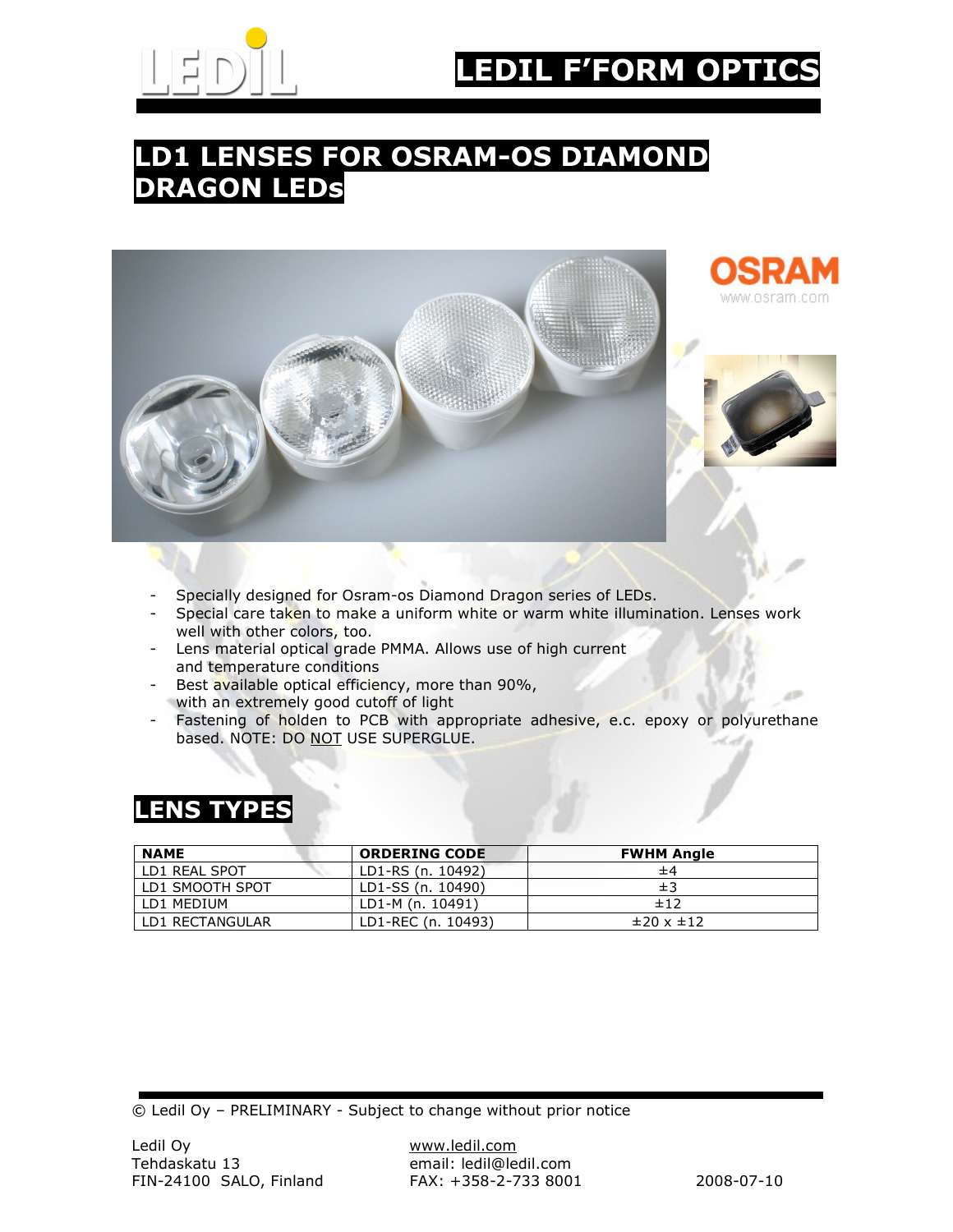

MEASUREMENT DATA

Relative Intensity of LD1-RS



© Ledil Oy – PRELIMINARY - Subject to change without prior notice

email: ledil@ledil.com<br>FAX: +358-2-733 8001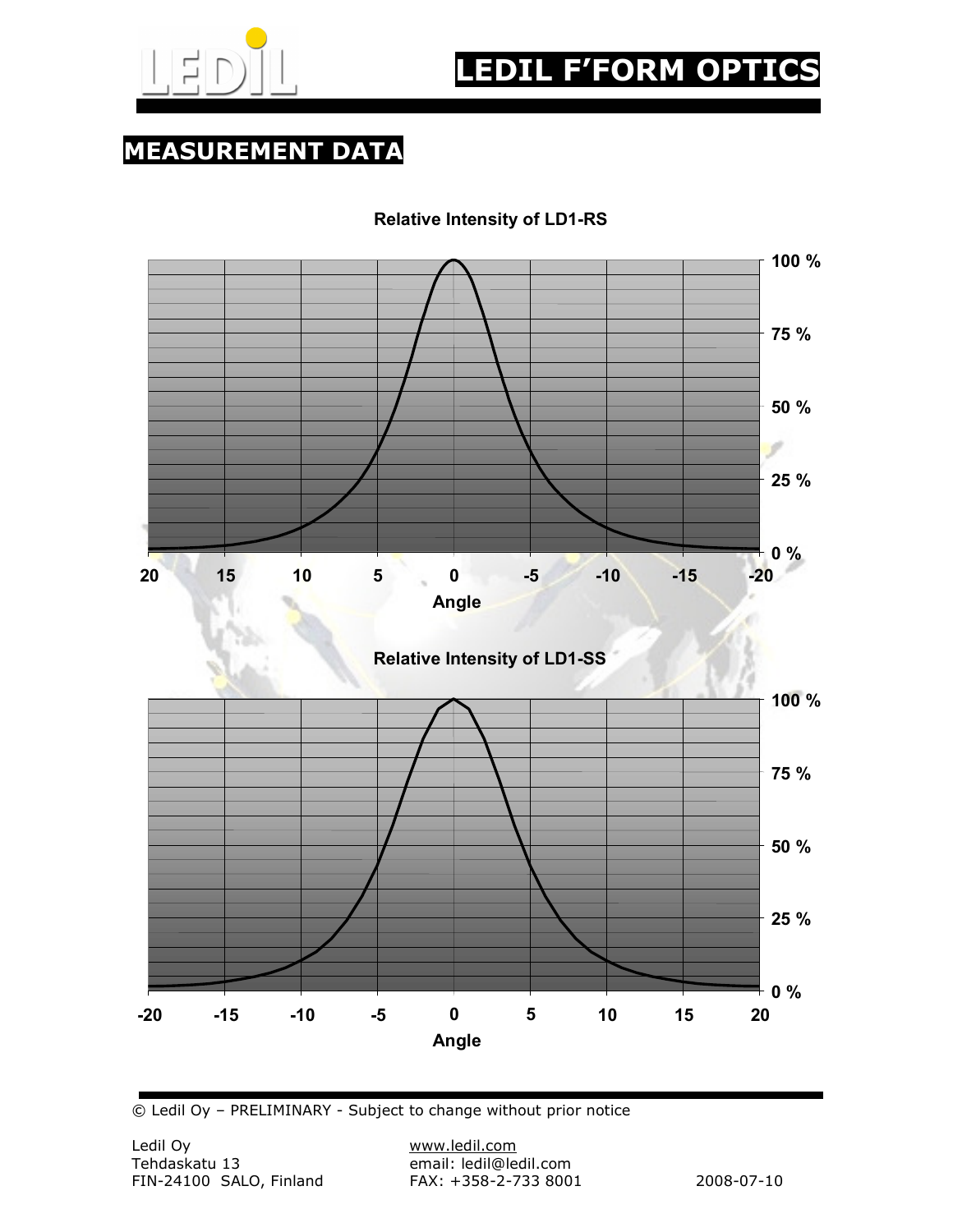

## LEDIL F'FORM OPTICS

#### Relative Intensity of LD1\_M



© Ledil Oy – PRELIMINARY - Subject to change without prior notice

email: ledil@ledil.com<br>FAX: +358-2-733 8001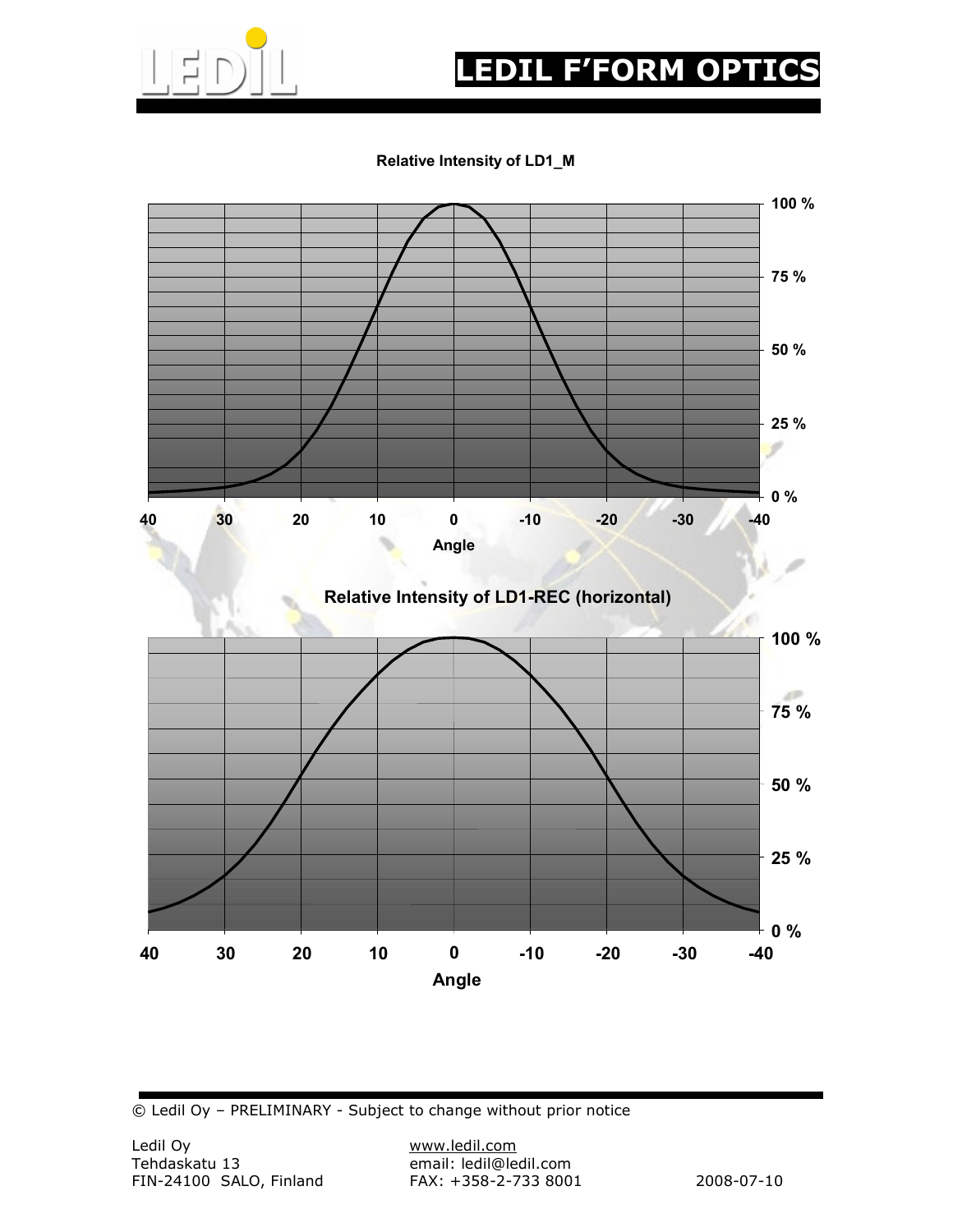

#### Relative Intensity of LD1-REC (vertical)



© Ledil Oy – PRELIMINARY - Subject to change without prior notice